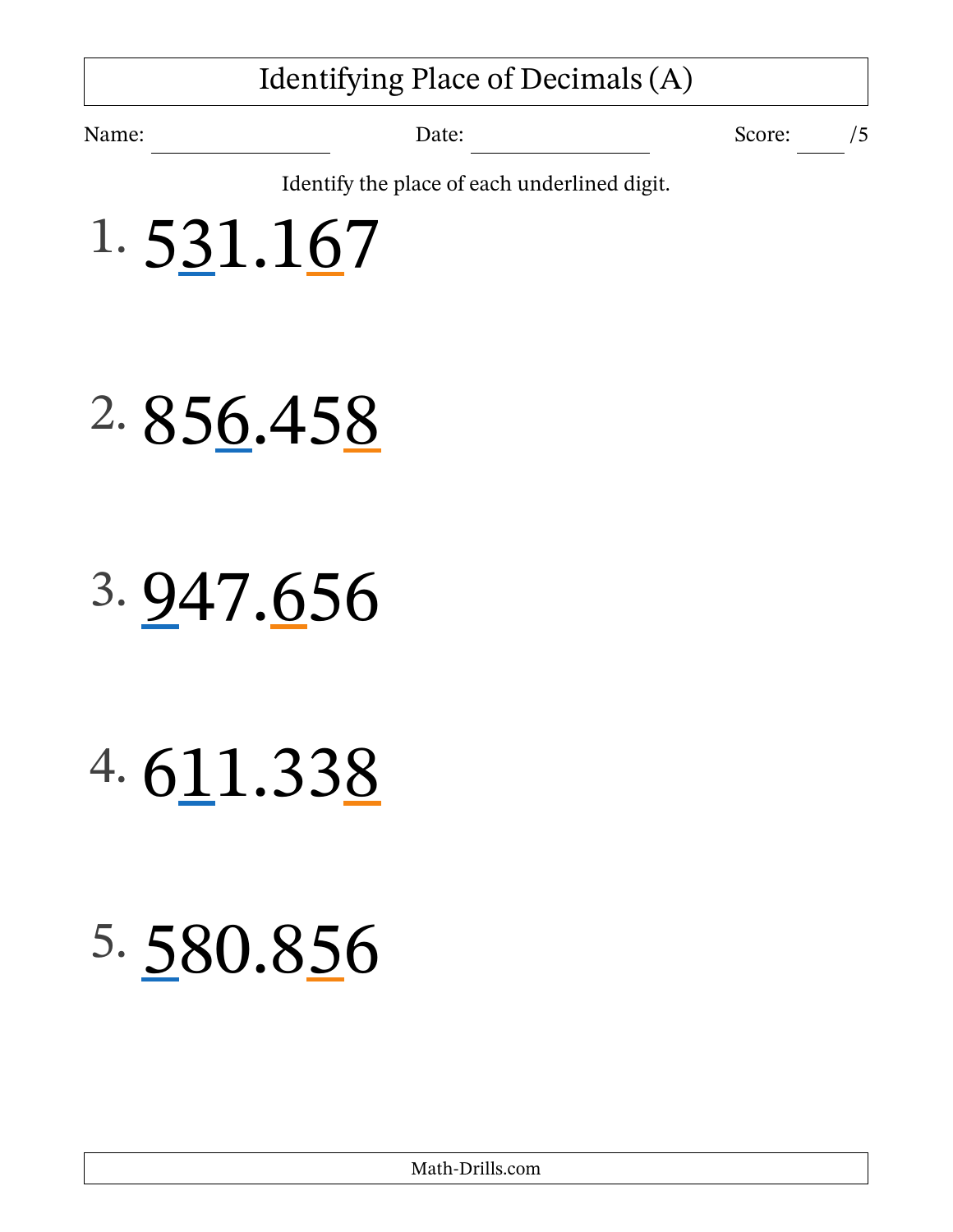### Identifying Place of Decimals (A) Answers

Name: Date: Date: Score: /5

Identify the place of each underlined digit.



3 is in the tens place.

6 is in the hundredths place.

2. 856.458 6 is in the ones place.

8 is in the thousandths place.



9 is in the hundreds place.

6 is in the tenths place.

# 4. 611.338

1 is in the tens place.

8 is in the thousandths place.

5. 580.856 5 is in the hundreds place.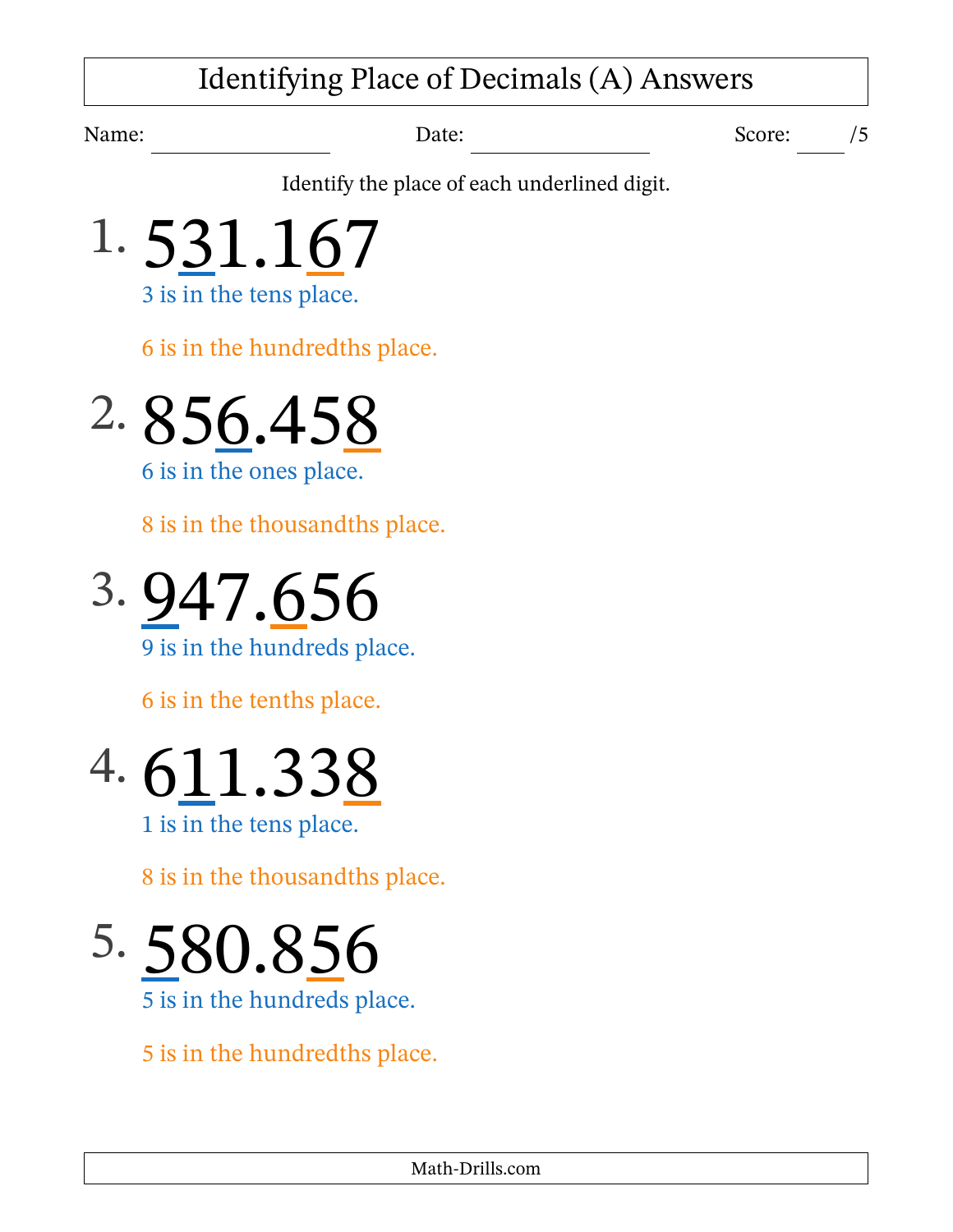### Identifying Place of Decimals (B)

Name: Date: Date: Score: /5

Identify the place of each underlined digit.

1. 647.708

- 2. 357.494
- 3. 359.648
- 4. 927.408

### 5. 632.221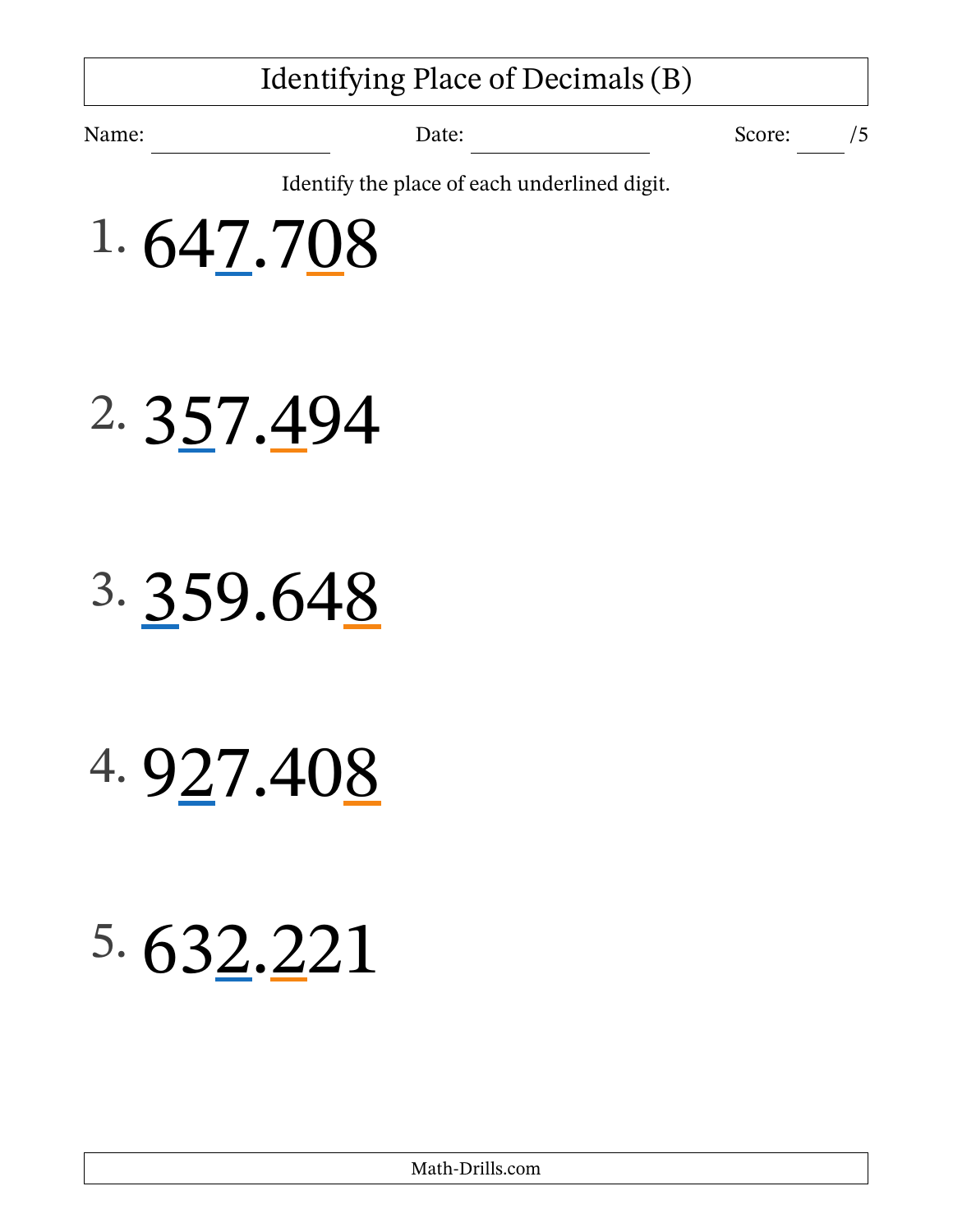### Identifying Place of Decimals (B) Answers

Name: Date: Date: Score: /5

Identify the place of each underlined digit.

1. 647.708

7 is in the ones place.

0 is in the hundredths place.

2. 357.494

5 is in the tens place.

4 is in the tenths place.



3 is in the hundreds place.

8 is in the thousandths place.

# 4. 927.408

2 is in the tens place.

8 is in the thousandths place.

5. 632.221 2 is in the ones place.

2 is in the tenths place.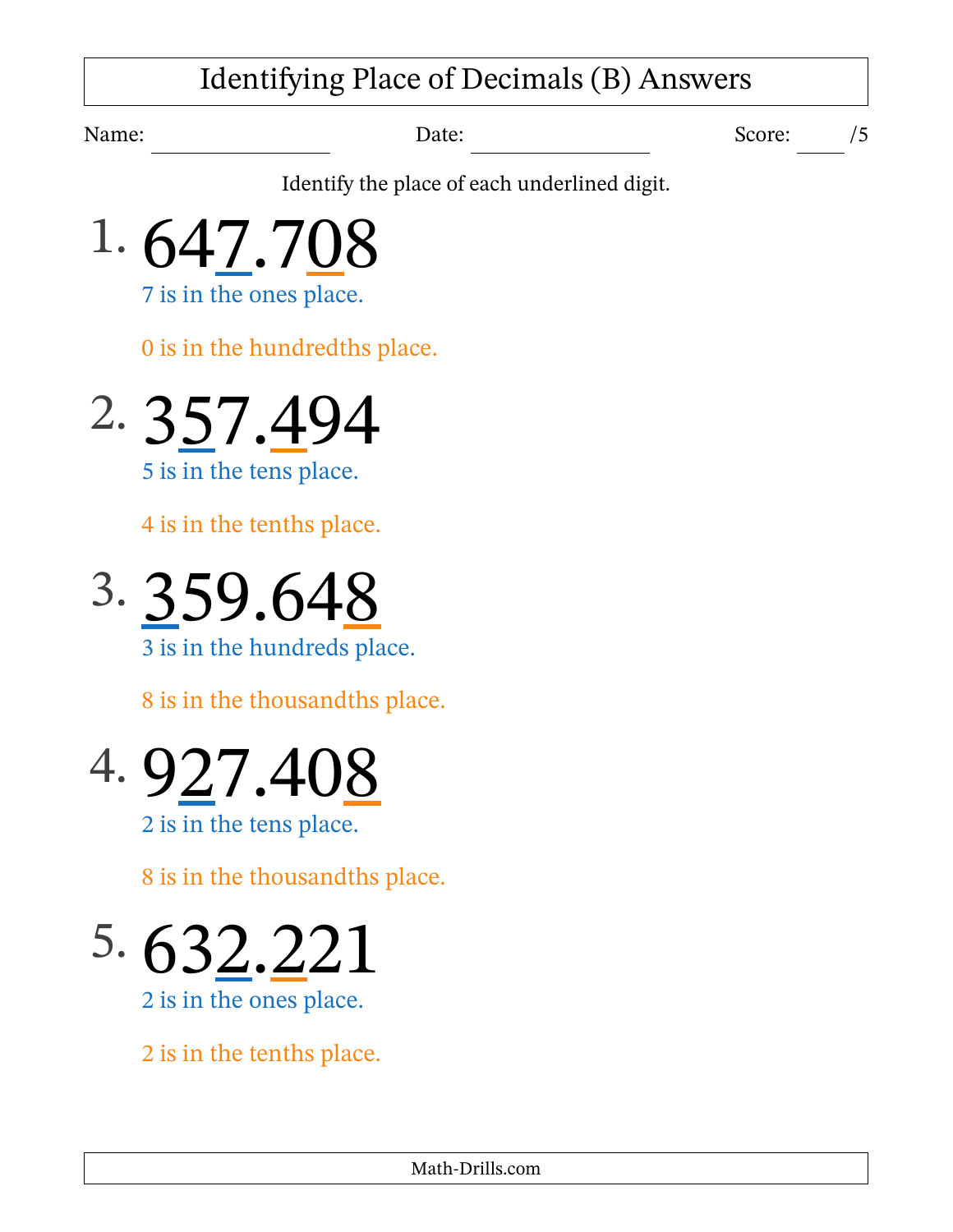### Identifying Place of Decimals (C)

Name: Date: Date: Score: /5

Identify the place of each underlined digit.

1. 778.636

- 2. 769.731
- 3. 852.528
- 4. 208.512
- 5. 904.422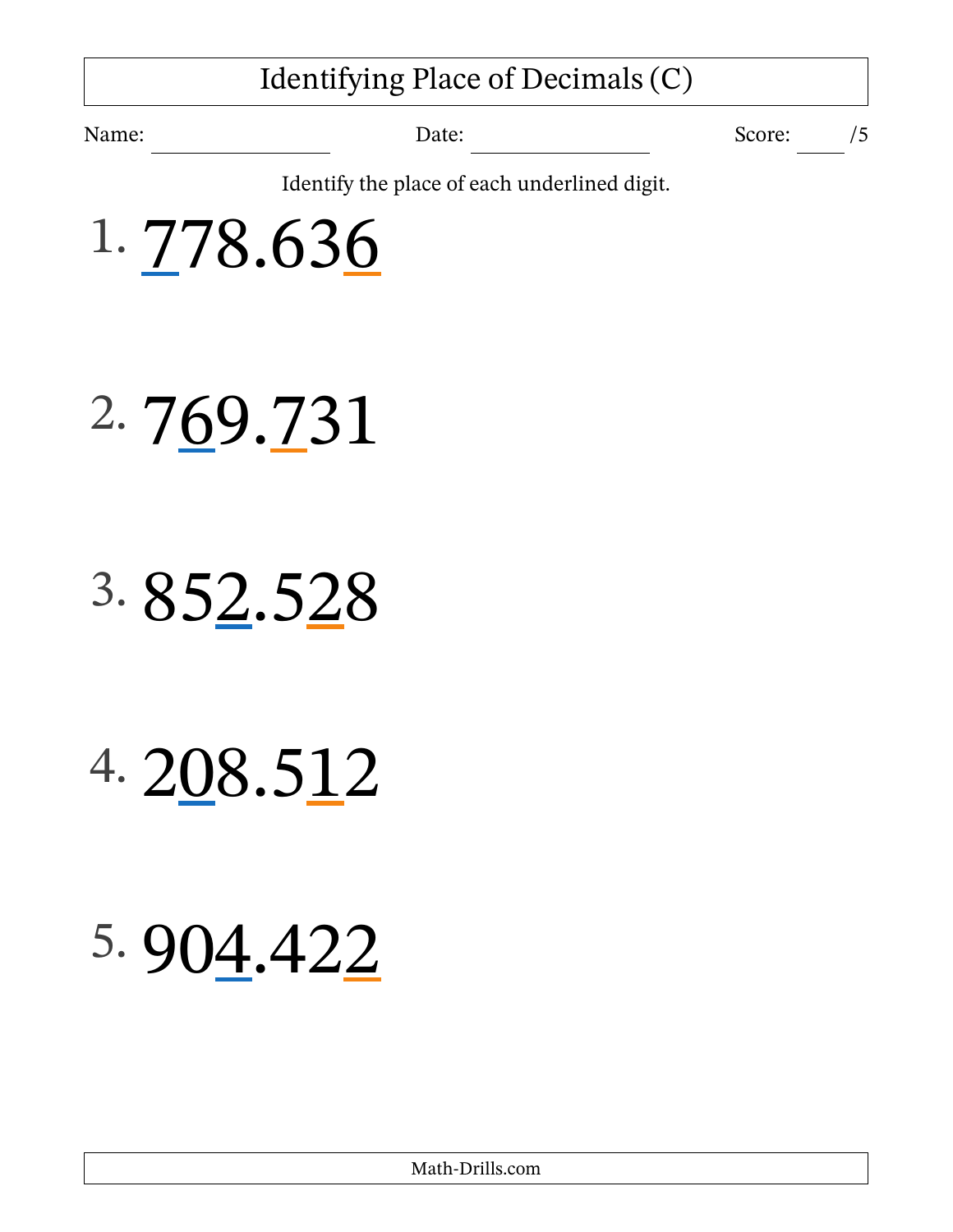### Identifying Place of Decimals (C) Answers

Name: Date: Date: Score: /5

Identify the place of each underlined digit.



6 is in the thousandths place.

2. 769.731

6 is in the tens place.

7 is in the tenths place.



2 is in the ones place.

2 is in the hundredths place.



0 is in the tens place.

1 is in the hundredths place.

5.  $9(14.422)$ 4 is in the ones place.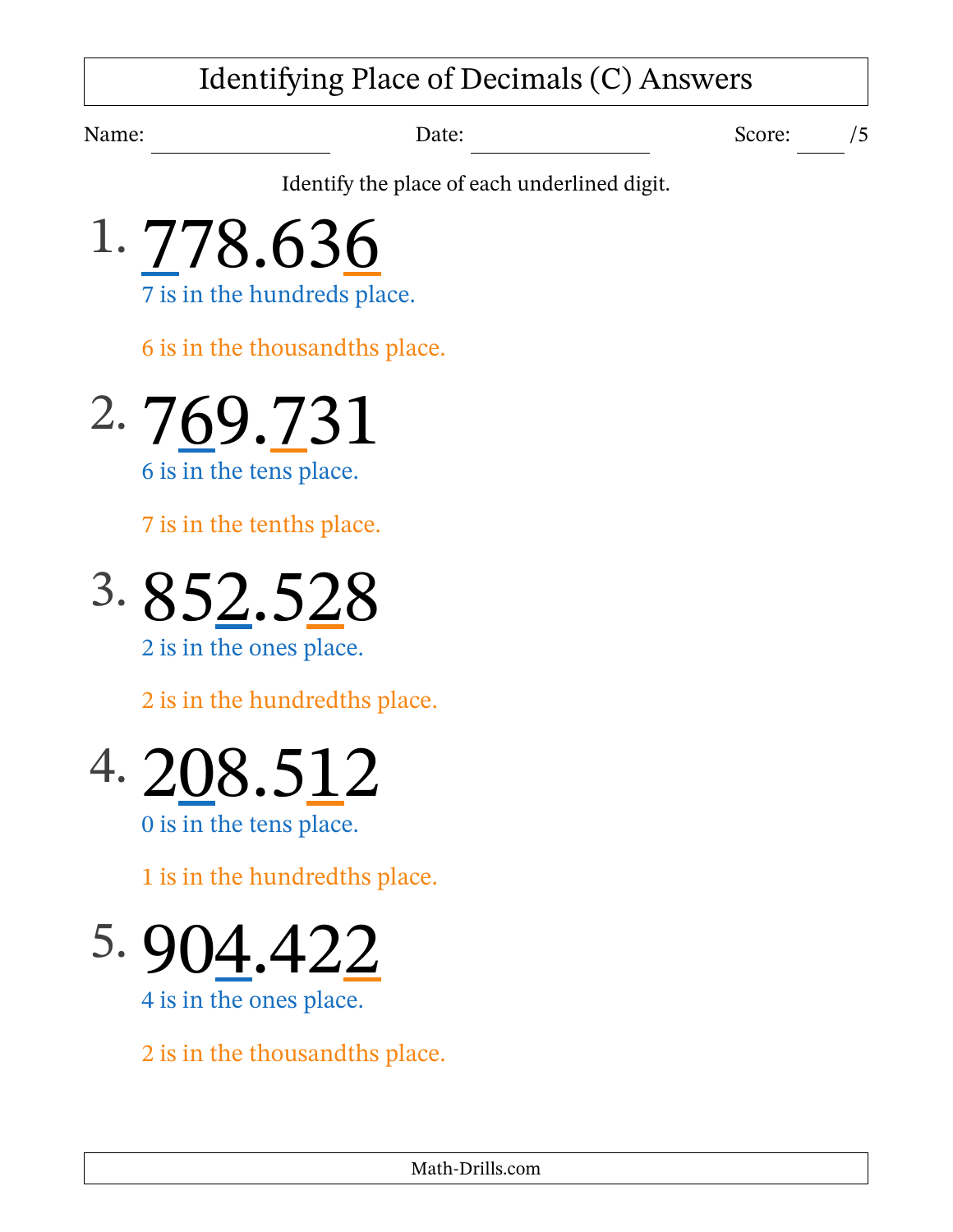### Identifying Place of Decimals (D)

Name: Date: Date: Score: /5

Identify the place of each underlined digit.

1. 962.271

- 2. 531.675
- 3. 296.262
- 4. 986.056
- 5. 877.763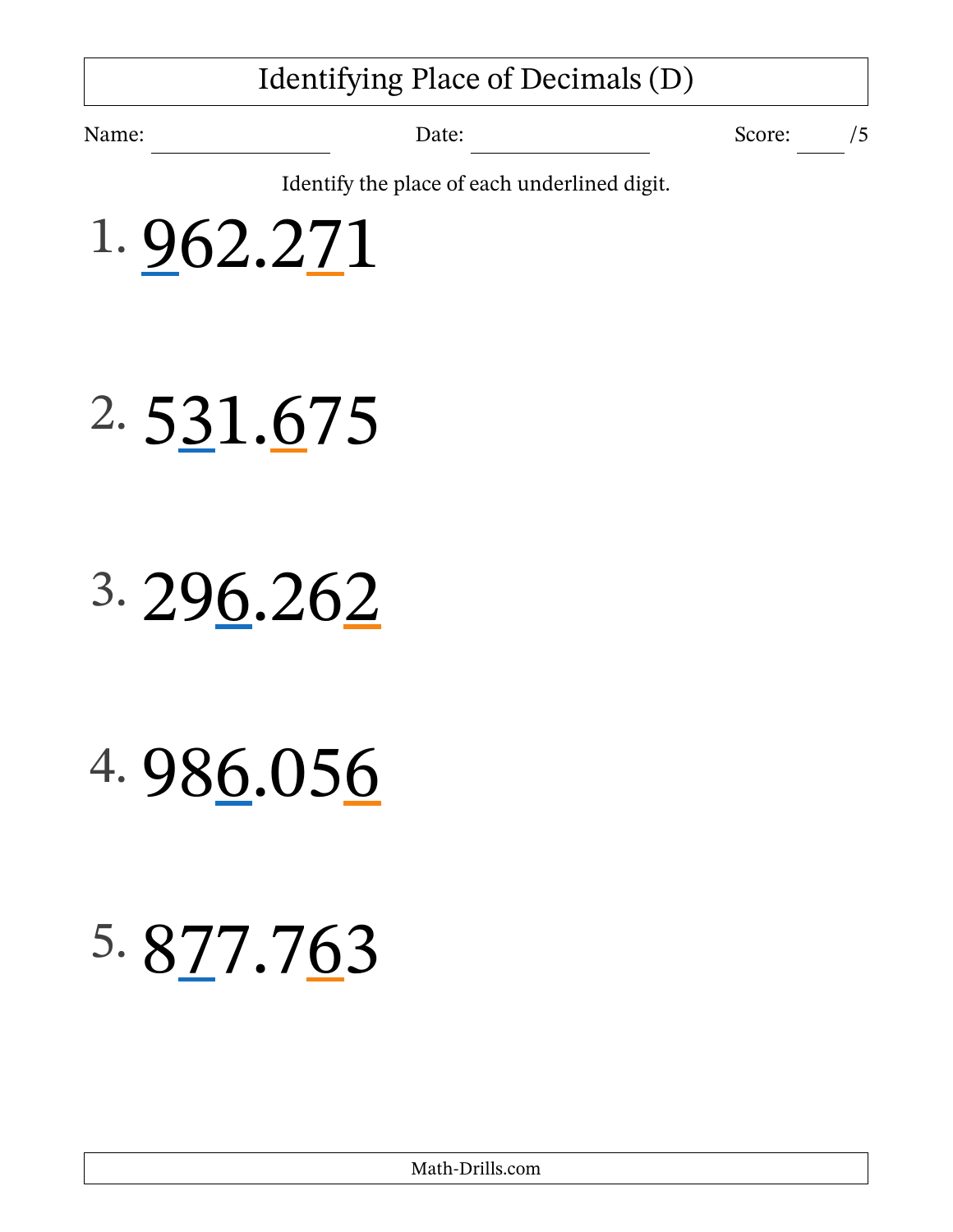### Identifying Place of Decimals (D) Answers

Name: Date: Date: Score: /5

Identify the place of each underlined digit.

1. 962.271 9 is in the hundreds place.

7 is in the hundredths place.

2. 531.675 3 is in the tens place.

6 is in the tenths place.



6 is in the ones place.

2 is in the thousandths place.

# 4. 986.056

6 is in the ones place.

6 is in the thousandths place.

5. 877.763 7 is in the tens place.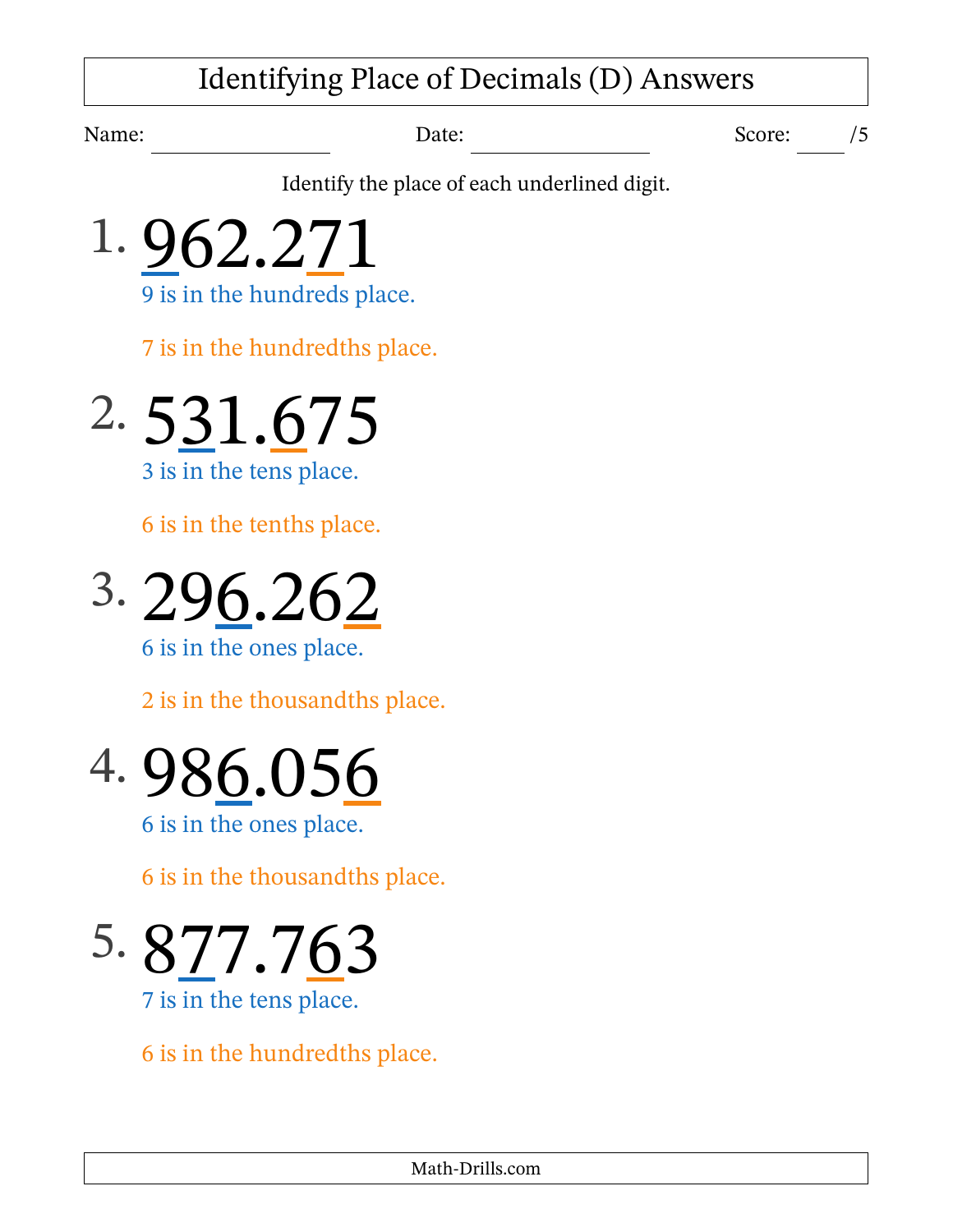### Identifying Place of Decimals (E)

Name: Date: Date: Score: /5

Identify the place of each underlined digit.



- 2. 729.288
- 3. 994.668
- 4. 357.887
- 5. 882.849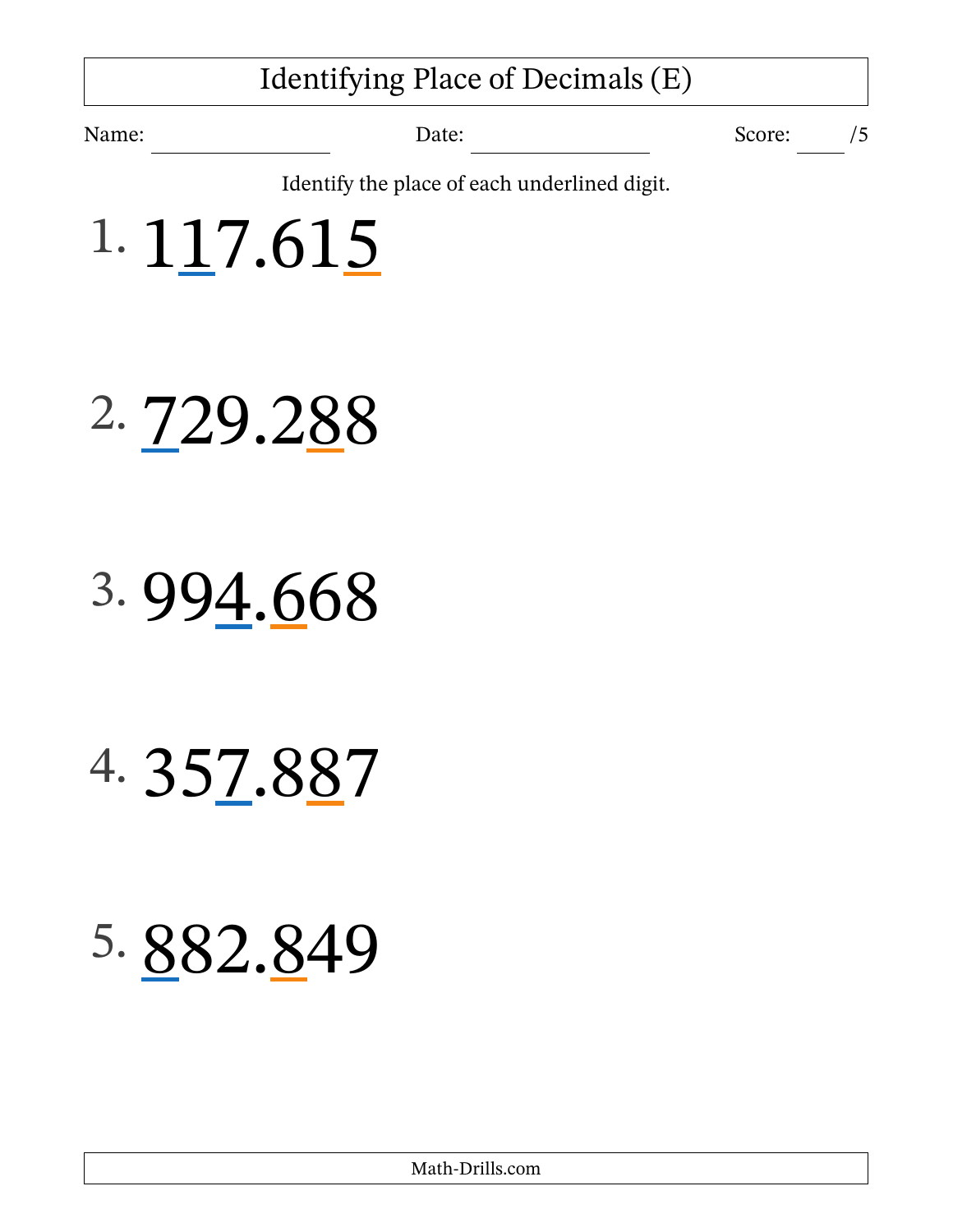### Identifying Place of Decimals (E) Answers

Name: Date: Date: Score: /5

Identify the place of each underlined digit.



5 is in the thousandths place.



7 is in the hundreds place.

8 is in the hundredths place.



4 is in the ones place.

6 is in the tenths place.



8 is in the hundredths place.

5. 882.849 8 is in the hundreds place.

8 is in the tenths place.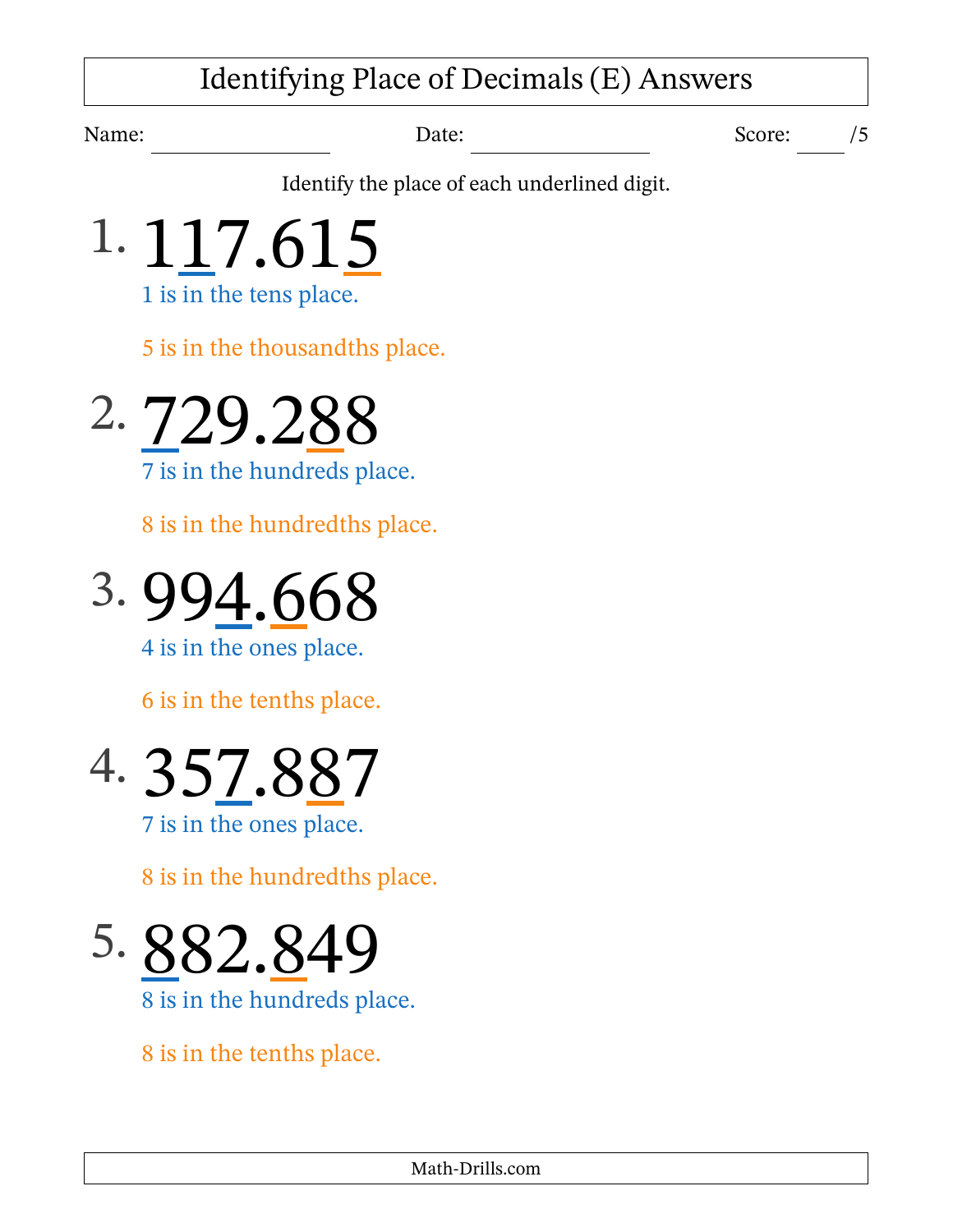### Identifying Place of Decimals (F)

Name: Date: Date: Score: /5

Identify the place of each underlined digit.

1. 914.617

# 2. 401.219

# 3. 427.676

### 4. 501.499

### 5. 637.439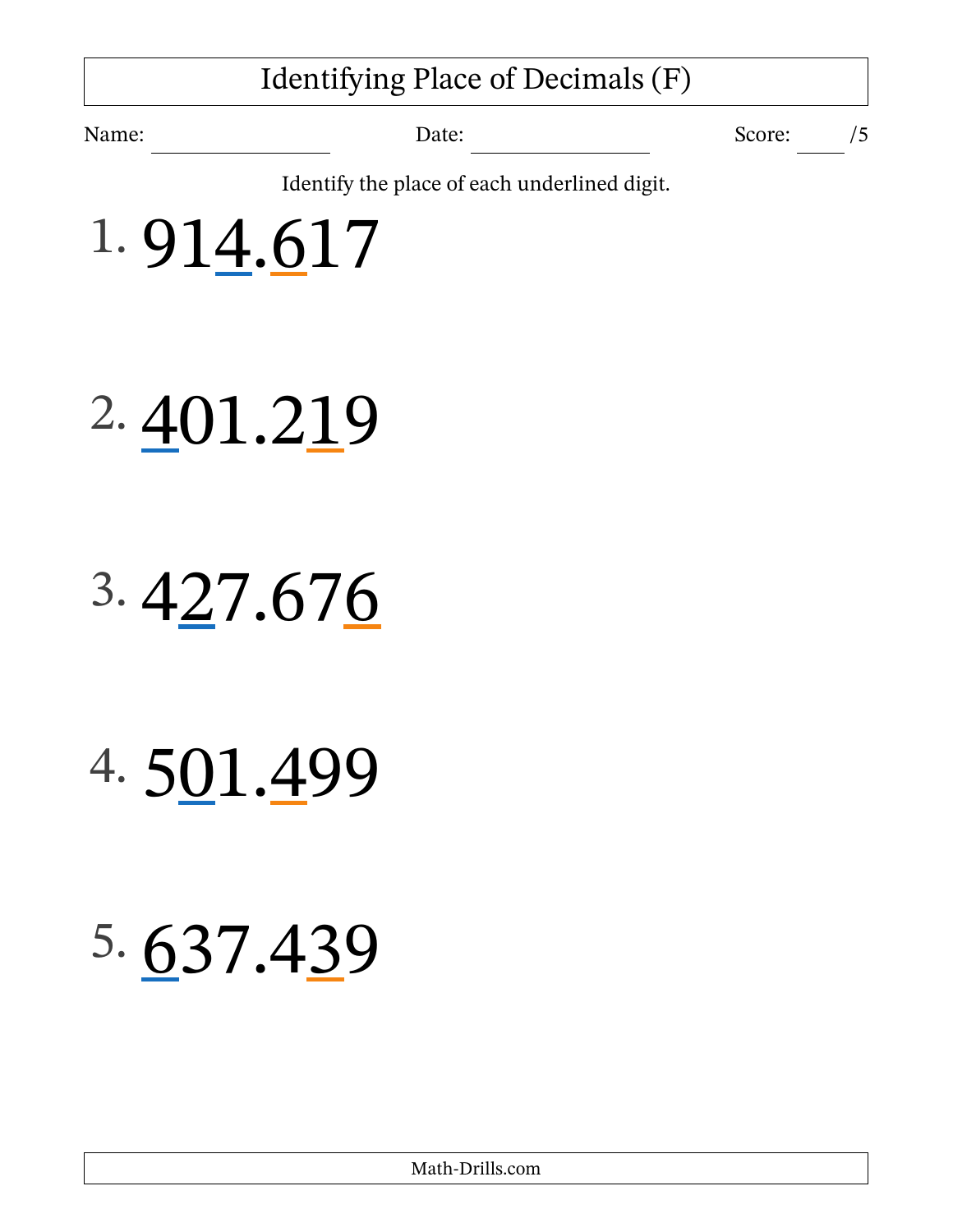### Identifying Place of Decimals (F) Answers

Name: Date: Date: Score: /5

Identify the place of each underlined digit.



4 is in the ones place.

6 is in the tenths place.

2. 401.219 4 is in the hundreds place.

1 is in the hundredths place.

$$
3.\,\underline{427.676}
$$

2 is in the tens place.

6 is in the thousandths place.



0 is in the tens place.

4 is in the tenths place.

5. 637.439 6 is in the hundreds place.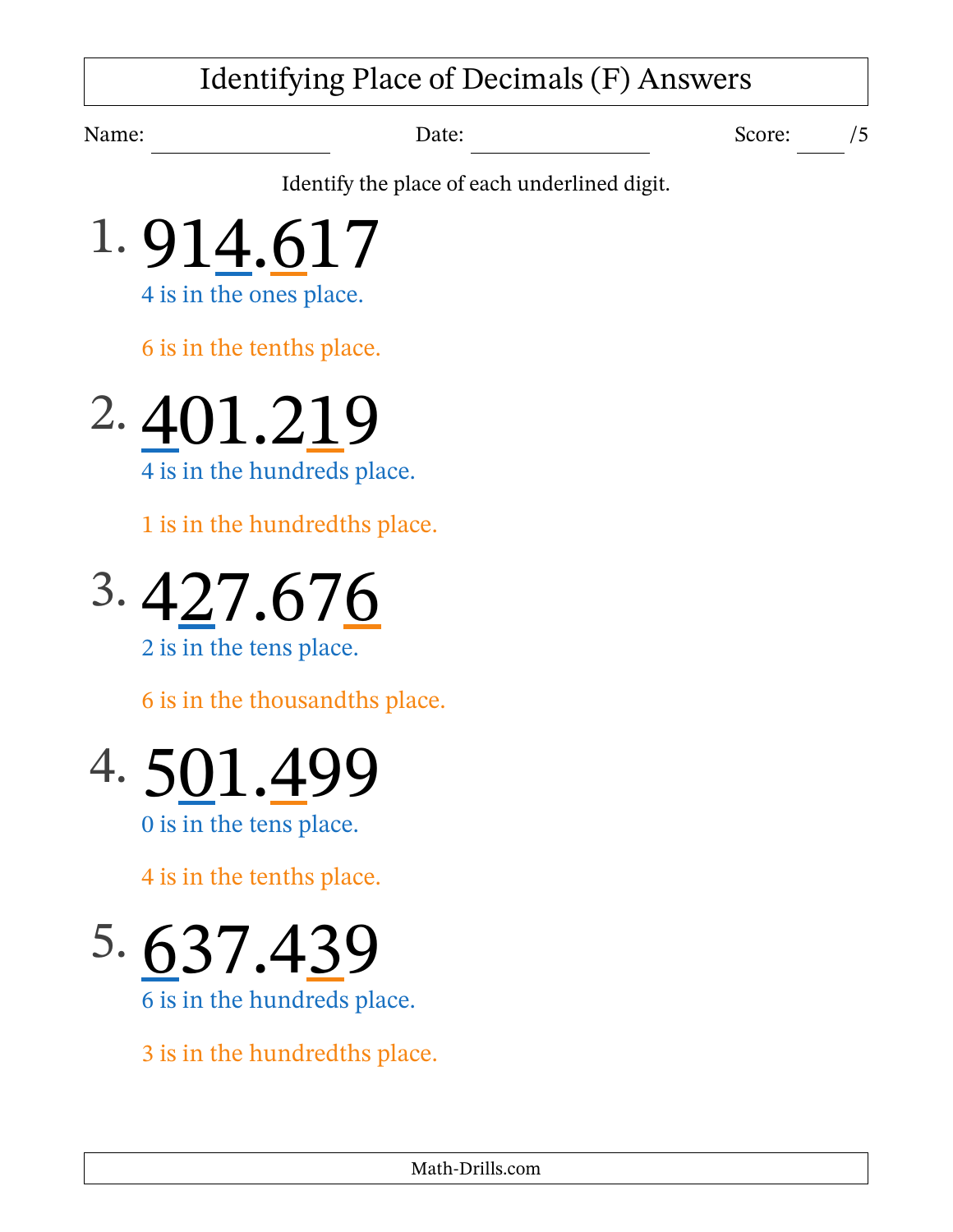### Identifying Place of Decimals (G)

Name: Date: Date: Score: /5

Identify the place of each underlined digit.

1. 517.200

- 2. 356.501
- 3. 168.602
- 4. 747.954
- 5. 843.600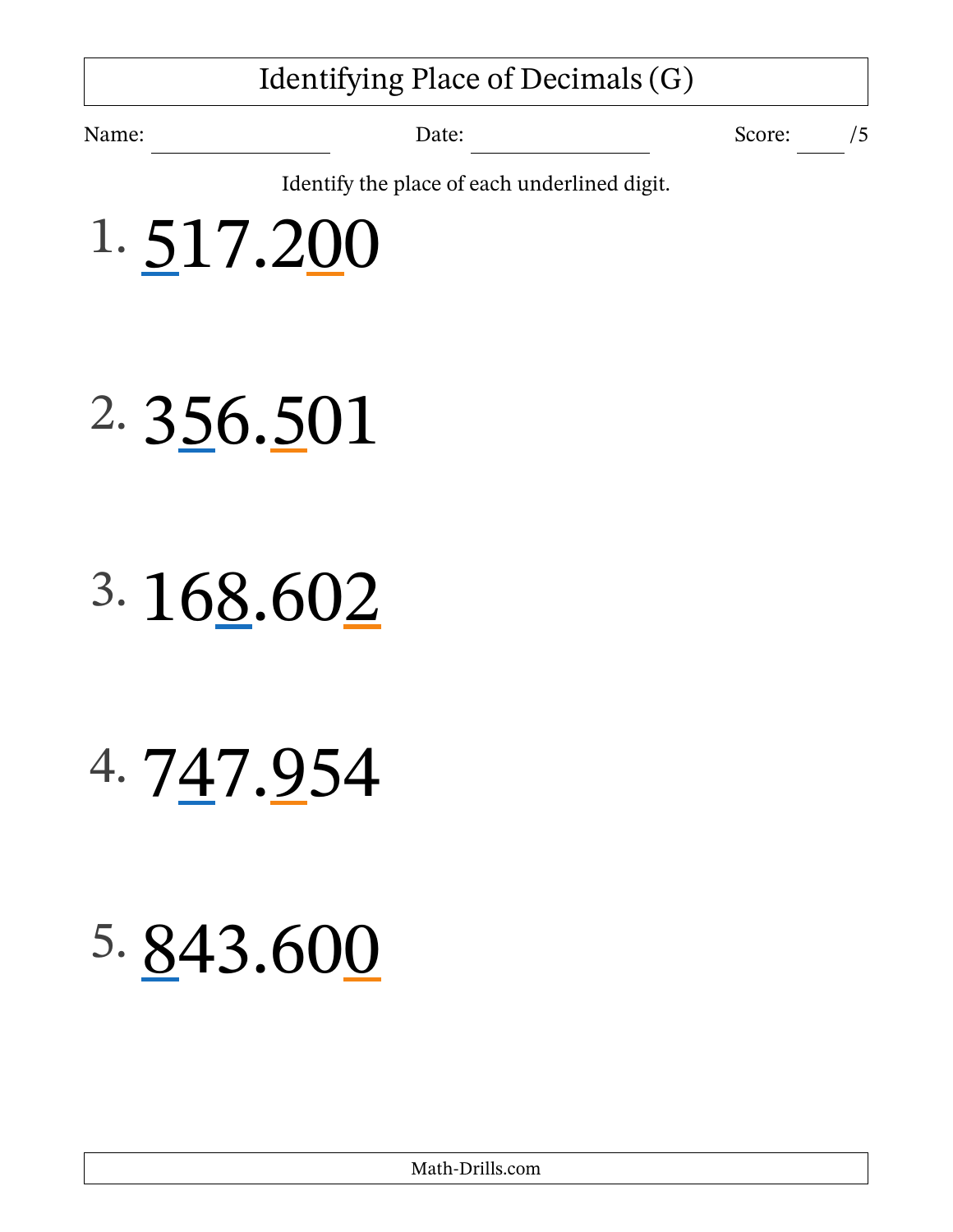### Identifying Place of Decimals (G) Answers

Name: Date: Date: Score: /5

Identify the place of each underlined digit.

1. 517.200 5 is in the hundreds place.

0 is in the hundredths place.



5 is in the tenths place.



8 is in the ones place.

2 is in the thousandths place.



9 is in the tenths place.

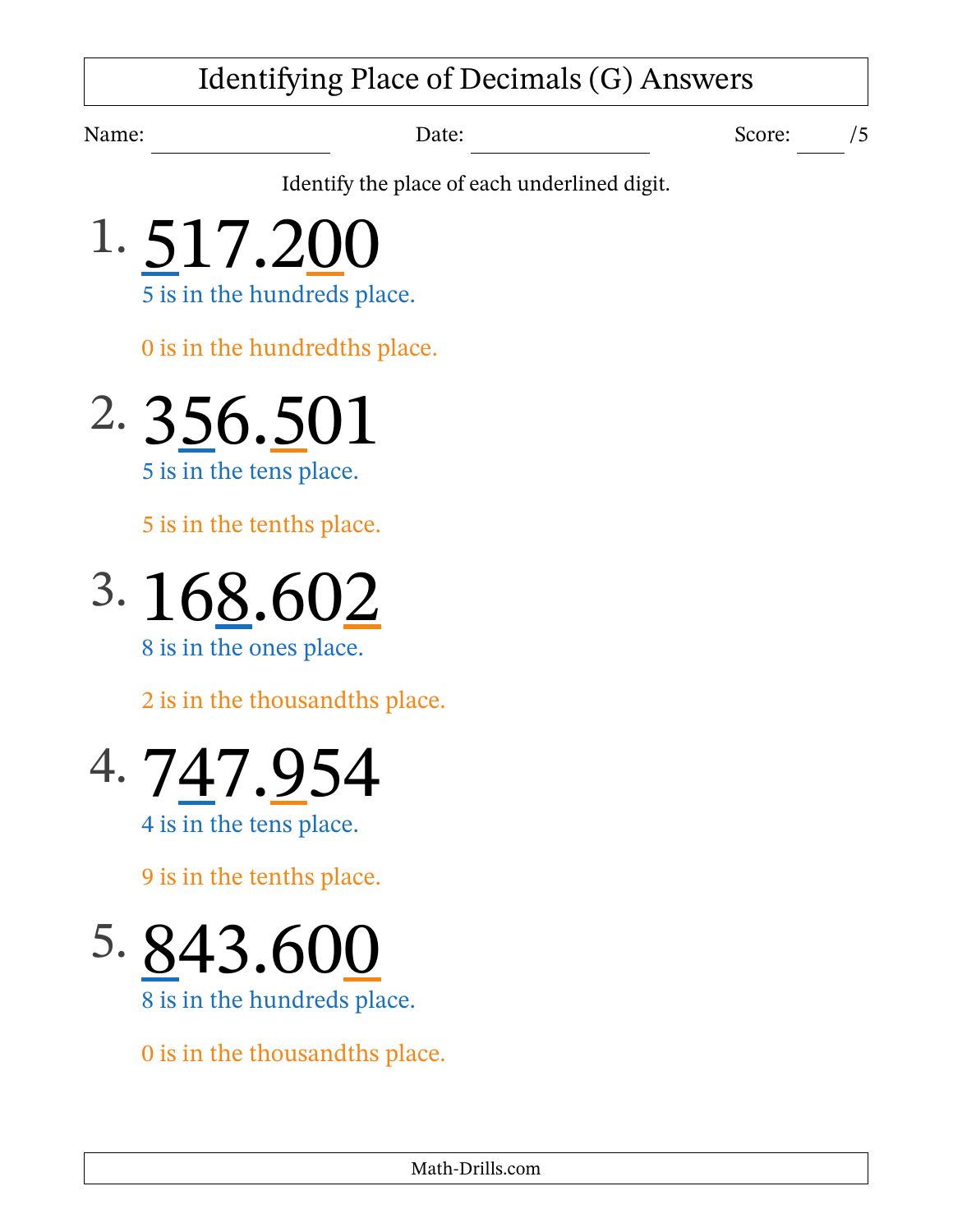### Identifying Place of Decimals (H)

Name: Date: Date: Score: /5

Identify the place of each underlined digit.

1. 676.228

# 2. 626.038

# 3. 400.623

### 4. 391.280

# 5. 524.672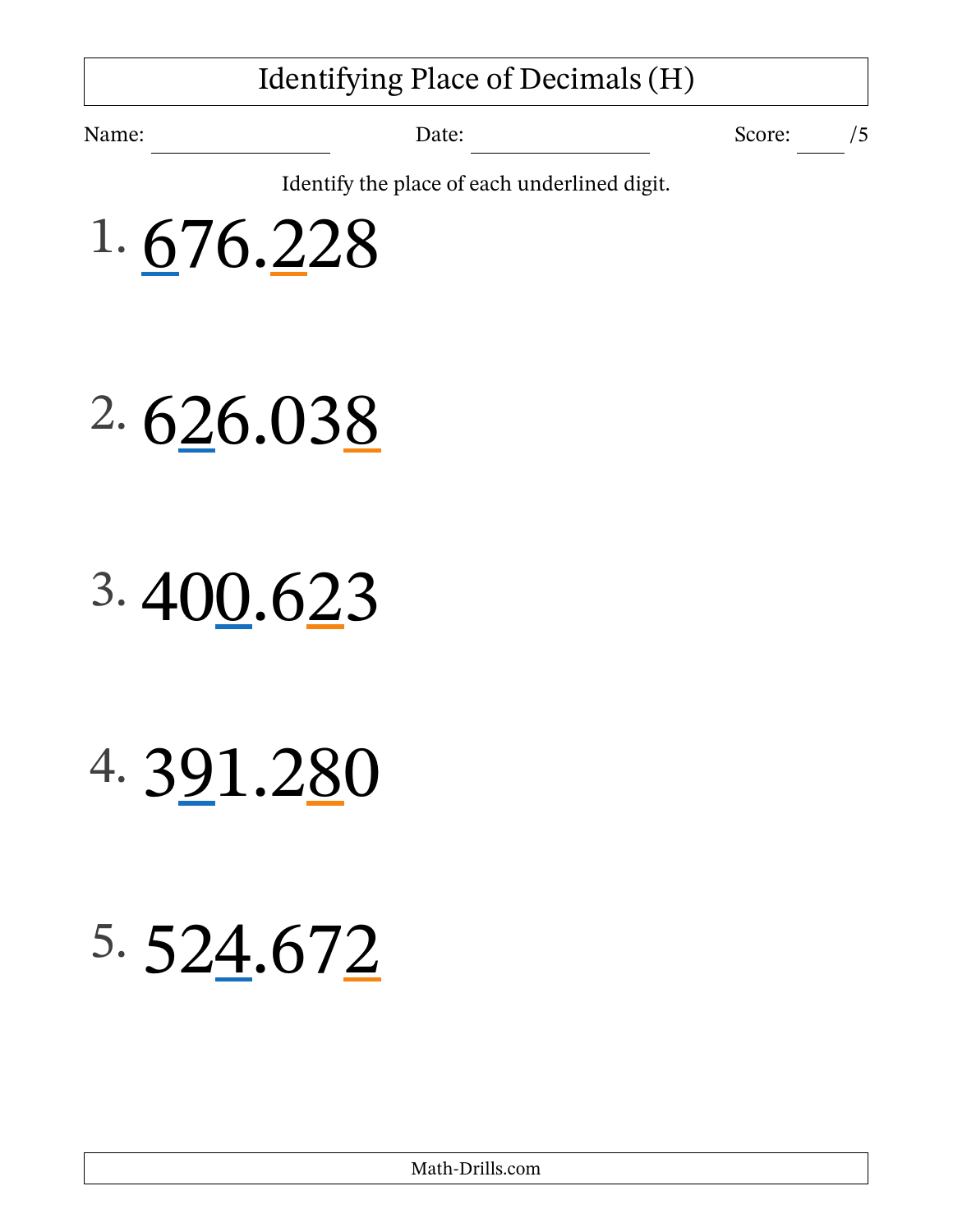### Identifying Place of Decimals (H) Answers

Name: Date: Date: Score: /5

Identify the place of each underlined digit.



2 is in the tenths place.



8 is in the thousandths place.



0 is in the ones place.

2 is in the hundredths place.



9 is in the tens place.

8 is in the hundredths place.

5. 524.672 4 is in the ones place.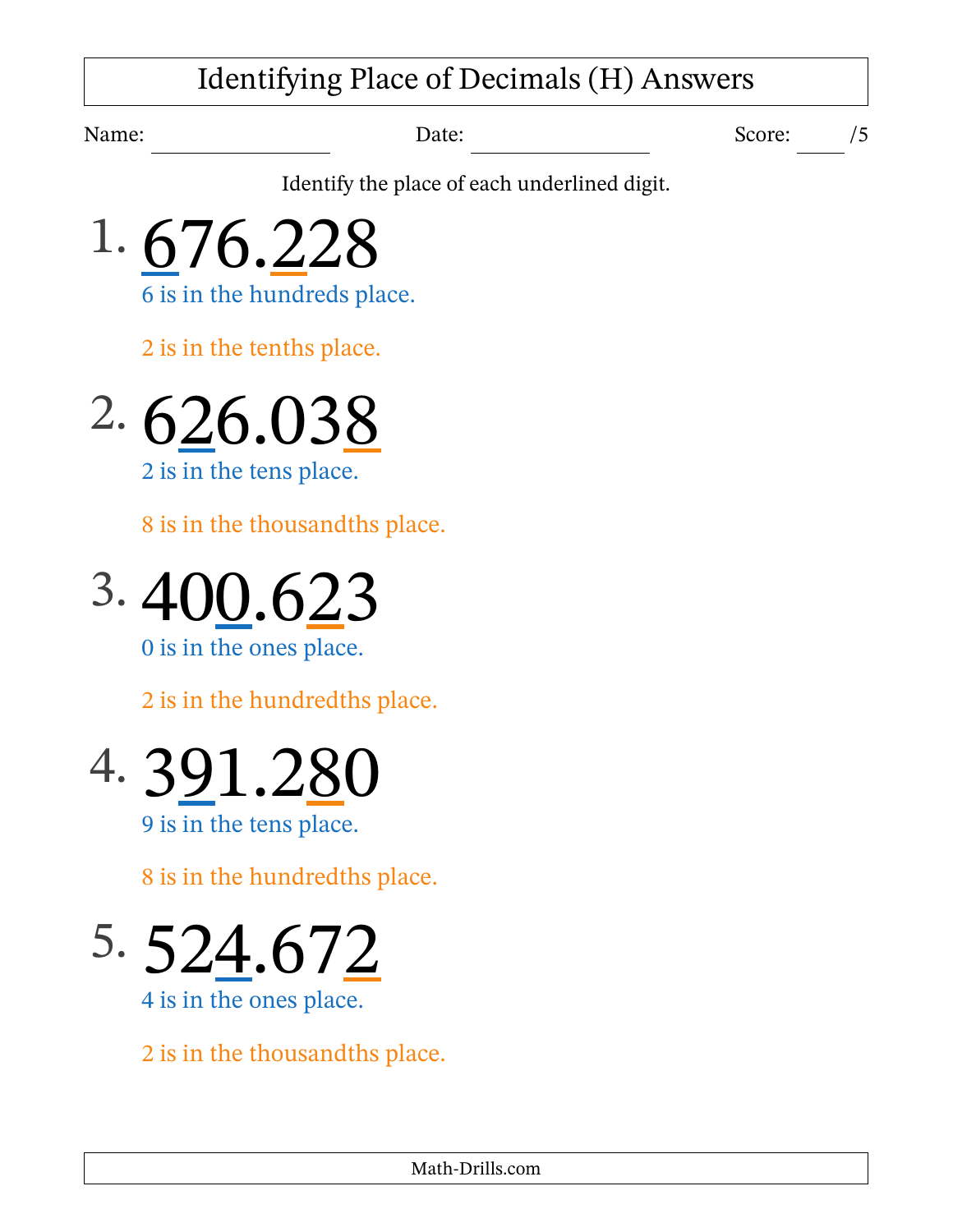### Identifying Place of Decimals (I)

Name: Date: Date: Score: /5

Identify the place of each underlined digit.



- 2. 941.182
- 3. 104.354
- 4. 945.855
- 5. 684.991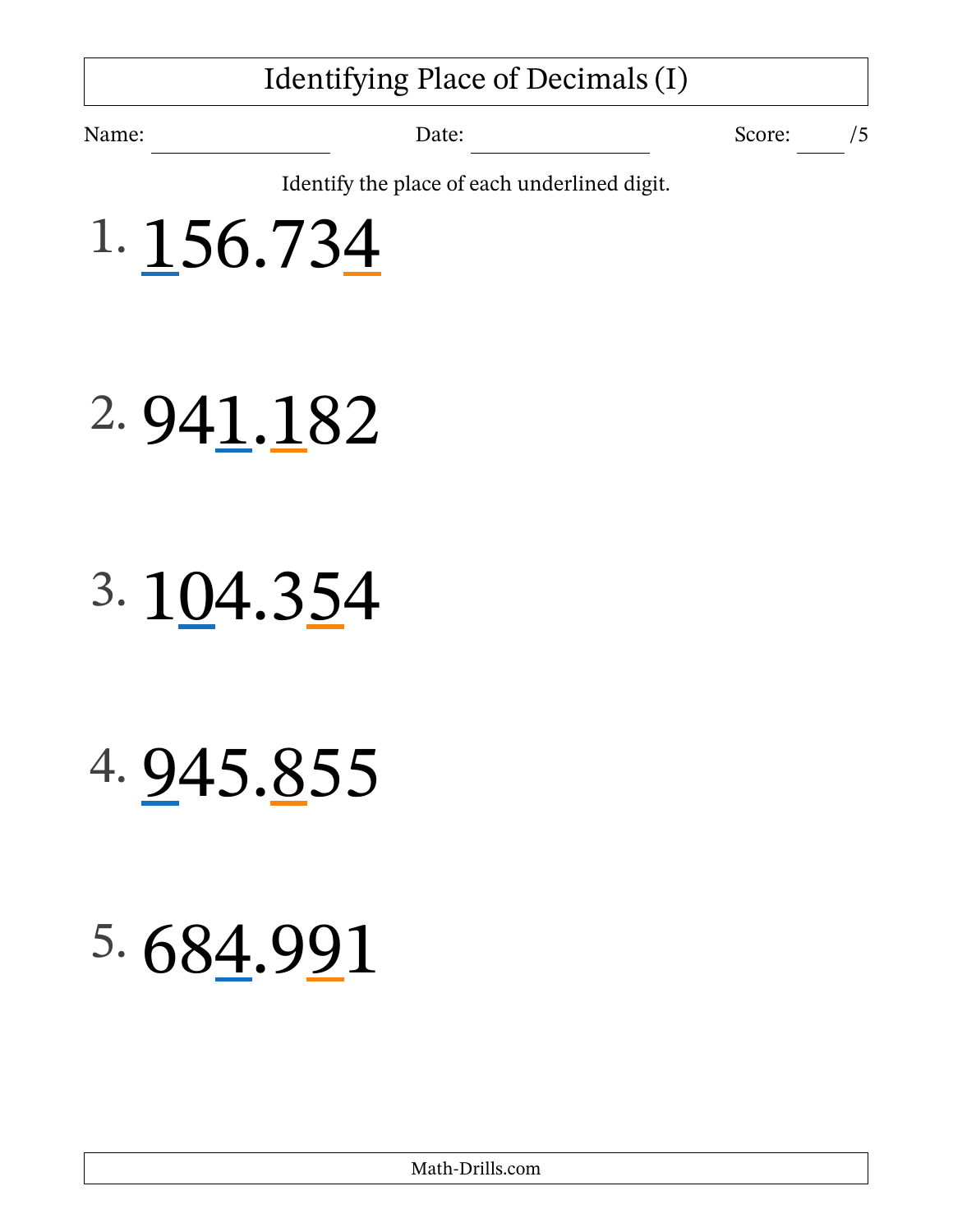### Identifying Place of Decimals (I) Answers

Name: Date: Date: Score: /5

Identify the place of each underlined digit.



4 is in the thousandths place.

2. 941.182

1 is in the ones place.

1 is in the tenths place.



0 is in the tens place.

5 is in the hundredths place.



8 is in the tenths place.

 $5.684.99$ 4 is in the ones place.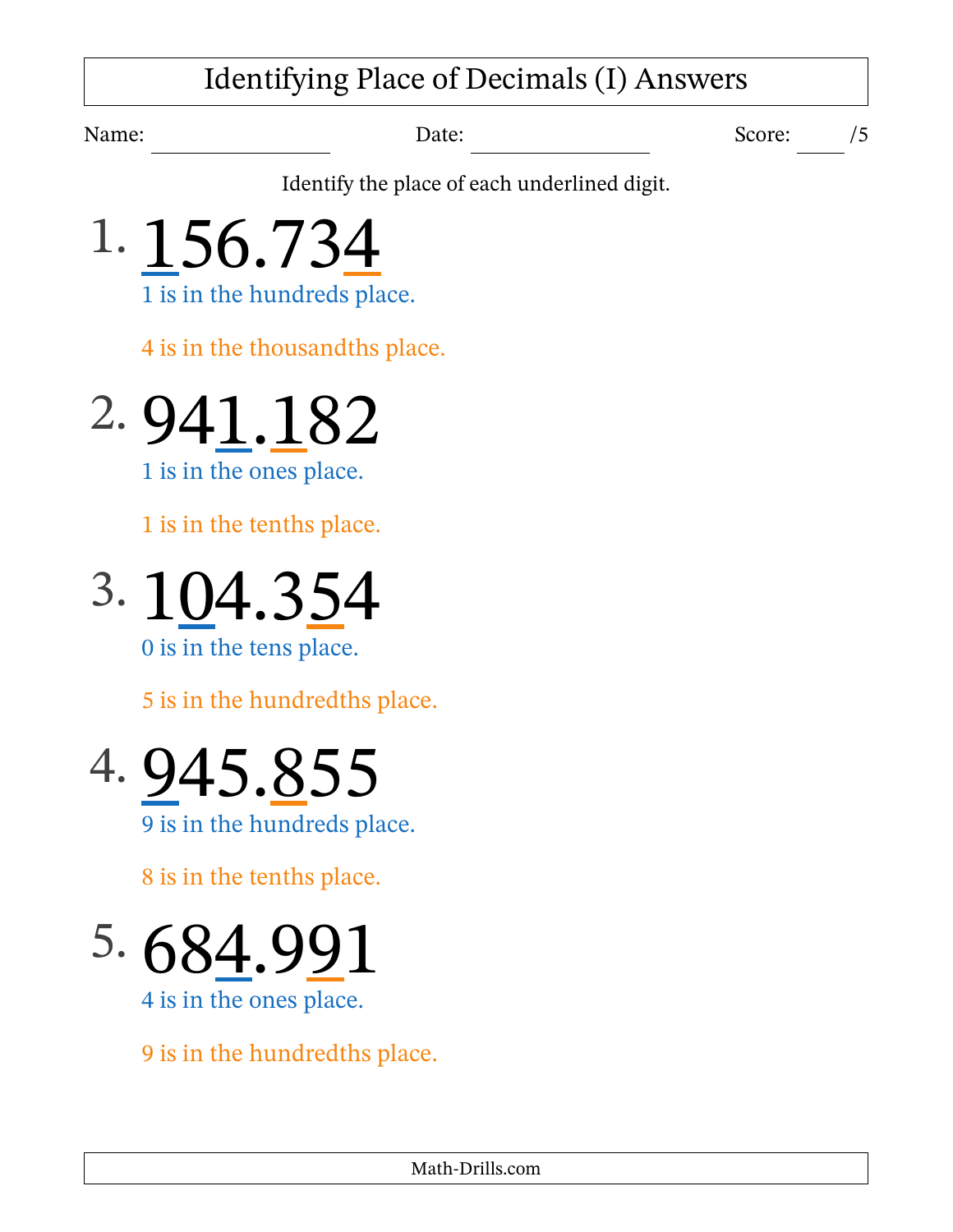### Identifying Place of Decimals (J)

Name: Date: Date: Score: /5

Identify the place of each underlined digit.



- 2. 368.965
- 3. 696.202
- 4. 809.369

### 5. 437.248